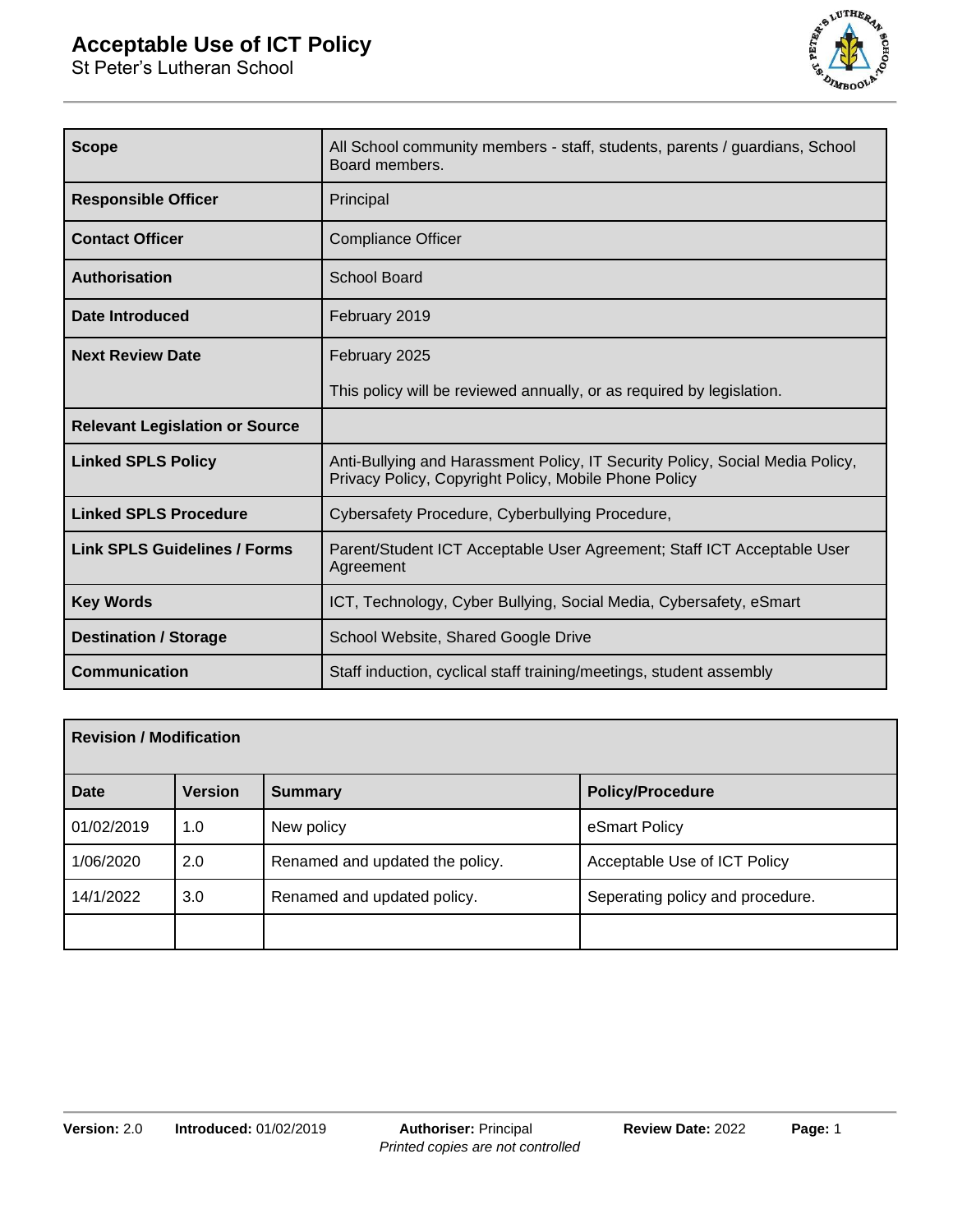

#### **POLICY STATEMENT 1. INTRODUCTION**

St Peters Lutheran school understands that safe and appropriate use of digital technologies including the internet, apps, computers and tablets provide students with rich opportunities to support learning and development in a range of ways.

Through increased access to digital technologies, students can benefit from enhanced learning that is interactive, collaborative, personalised and engaging. Digital technologies enable our students to interact with and create high quality content, resources and tools. It also enables personalised learning tailored to students' particular needs and interests and transforms assessment, reporting and feedback, driving new forms of collaboration and communication.

St Peters Lutheran school believes that the use of digital technologies at school allows the development of valuable skills and knowledge and prepares students to thrive in our globalised and interconnected world. Our school's vision is to empower students to use digital technologies safely and appropriately to reach their personal best and fully equip them to contribute positively to society as happy, healthy young adults.

### **2. DEFINITIONS**

- '**eSafety'** refers to the safe use of the internet and electronic communication systems
- **'Electronic communication'** includes, but is not limited to communication made by using ICT equipment/devices such as Internet, Intranet, email and mobile phone activities and related applications
- **'ICT'** means the term 'Information and Communication Technologies'
- **'ICT equipment/devices'** include, but is not limited to computers (such as desktops, laptops/notebooks, iPads, PDA's), storage devices (such as USB and flash memory devices, CDs, DVDs, iPods, MP3 players), cameras (such as video, digital, webcams), all types of mobile phones, video and audio players/receivers (such as portable CD and DVD players), and any other similar technologies as they come into use
- **'Prohibited use'** means use of school ICT or privately owned or leased ICT on the school site or at any school-related activity, in a manner which is contrary to the terms of this Agreement
- **'School'** means St Peter's Lutheran School Ltd
- **'School related activity'** includes, but is not limited to an excursion, camp, sporting or cultural event or function wherever its location
- **'Unacceptable use'** includes, but is not limited to acts of a malicious or nuisance nature, invasion of privacy, harassment, bullying, hacking, altering the settings on any ICT device or equipment without authorisation, deliberate defacement or damage to any ICT device or equipment, plagiarism, gaming, impersonation/identity theft, inappropriate use of email or social networking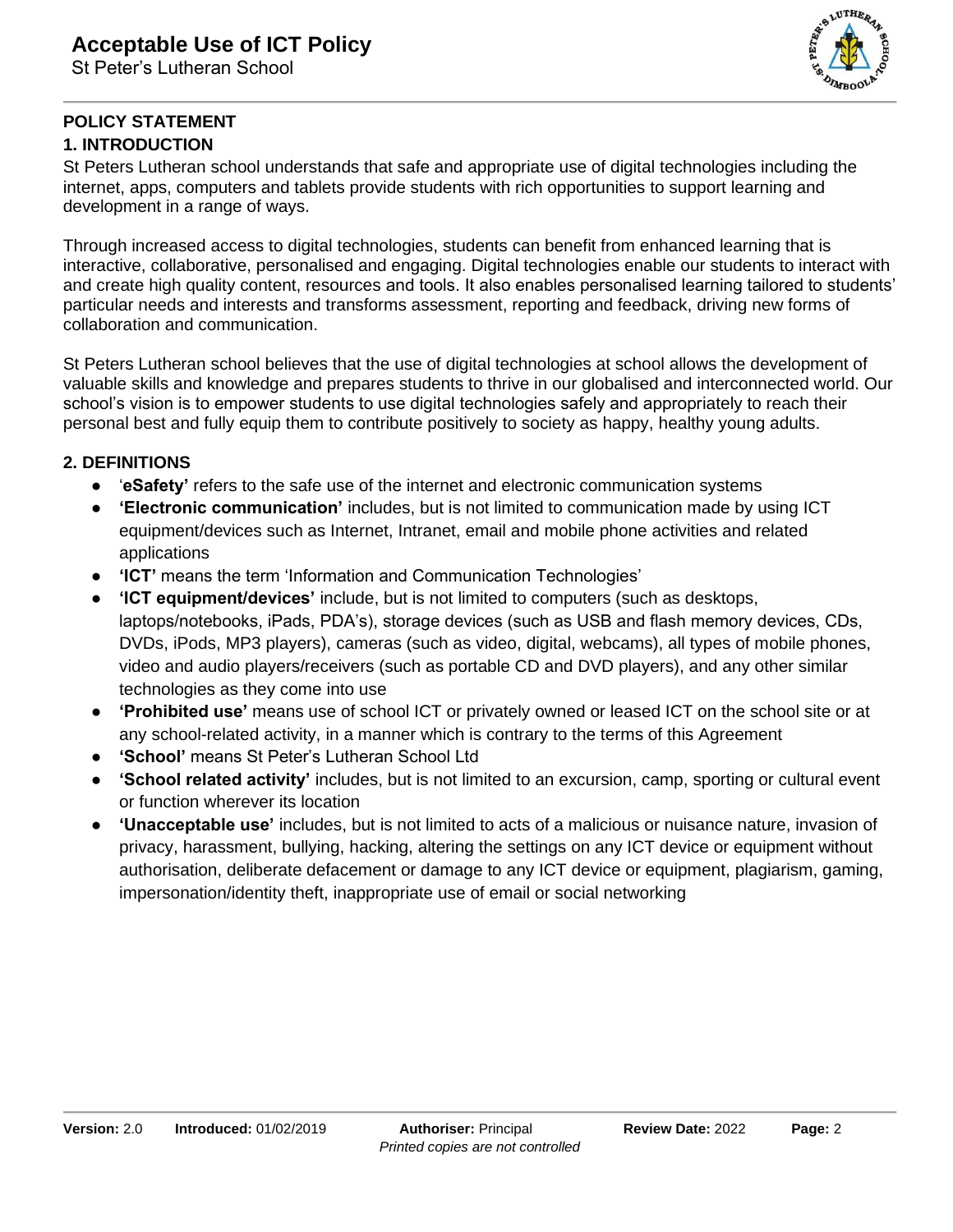# **Acceptable Use of ICT Policy**

St Peter's Lutheran School



### **3. POLICY**

Students have the right to learn in a safe environment, including when they have access to ICTs to enhance their learning. St Peter's Lutheran School is committed to the responsible and educational use of ICTs and to the protection of students by providing secure access to these services as part of their learning experience.

It is our policy that:

- the use of ICTs be managed through a 'whole of school community' approach involving students, staff and parents/carers, educating them to be safe and responsible users of digital technologies
- the School provides parents/guardians with a copy of this policy and the Acceptable Use of ICT Agreement.
- ICT education strategies be implemented within the school on a continuous basis with a focus on teaching age appropriate skills and strategies to empower staff, students and parents/carers to ensure appropriate use of digital technologies
- the School responds to issues or incidents related to digital technologies that have the potential to impact on the wellbeing of our students
- staff supervise students when using digital technologies for educational purposes
- the School support the rights of all members of the school community to engage in and promote a safe, inclusive and supportive learning environment
- the communities knows that some online activities are illegal and as such we are required to report this to the police
- the school support parents/guardians to understand the importance of safe and responsible use of digital technologies
- provide a filtered internet service but acknowledge that full protection from inappropriate content can never be guaranteed
- staff are expected to be positive role models
- appropriate use of ICTs is established with all staff and students
- the School's ICT policy is reviewed on an annual basis against best practice

### **4. RESPONSIBILITIES**

#### **4.1 Principal**

The Principal is responsible to:

- model appropriate behaviour at all times
- ensure all staff and students are provided with Acceptable Use of ICT Agreements, that they understand them, and that they understand they will face disciplinary action in the event they misuse ICT equipment and devices
- ensure that staff and students who do not return their Acceptable Use of ICT Agreements do not use ICT equipment and devices
- be vigilant in monitoring students when using ICT equipment and devices
- reinforce to students the importance of privacy and safeguarding their login details, personal information and the personal information of others
- assist students in the event that they have inadvertently accessed inappropriate material, received inappropriate messages or if they have been offended by another person's use of ICTs
- deal with all reported and observed incidents of inappropriate ICT use in accordance with this policy
- ensure that any incident of inappropriate ICT use that they observe or is reported to them, is recorded appropriately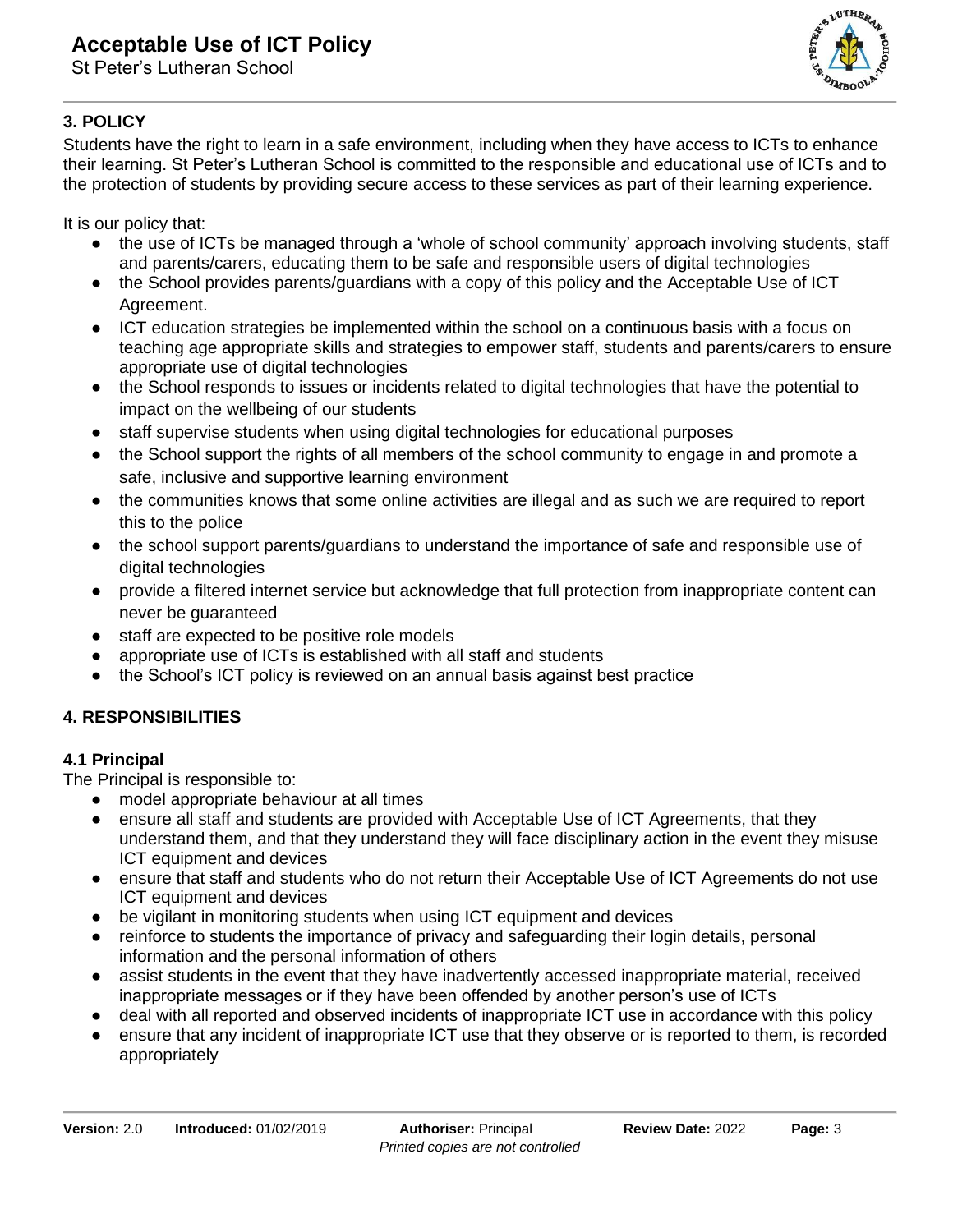St Peter's Lutheran School



#### **4.2 Staff**

All staff are responsible to:

- model appropriate behaviour at all times
- be vigilant in monitoring students when using ICT equipment and devices
- reinforce to students the importance of privacy and safeguarding their login details, personal information and the personal information of others
- assist students in the event that they have inadvertently accessed inappropriate material, received inappropriate messages or if they have been offended by another person's use of ICTs
- deal with all reported and observed incidents of inappropriate ICT use in accordance with this policy
- ensure that any incident of inappropriate ICT use that they observe or is reported to them, is recorded appropriately

#### **4.3 Students**

All students are responsible to:

- use electronic communication in keeping with acceptable School standards. Undesirable behaviour includes browsing, downloading or distributing material of an antisocial nature, pornographic, violent, racist, destructive, demeaning or denigration of others, swearing and harassment. Under no circumstances should ICT be used to facilitate behaviour which is either inappropriate in the School environment, contrary to the School ethos, or illegal.
- not post pictures of themselves or their friends in School uniform online.
- be careful about sharing too much personal information (such as but not limited to, last name, home or email addresses, any telephone numbers, including mobile numbers).
- to ask for teacher or parent assistance if if not sure if something is ok to say online
- not put email address or home address or phone number or other contact information online.
- understand that when communicating online words, pictures, video or other projects it needs to be something parents or teachers would be happy to see.
- use appropriate language and keep in mind at all times that they are representing themselves or the school to the whole world.
- use images personally created or shared from copyright-free sources.
- provide credit when using other people's words or images.
- report to a teacher anything that is uncomfortable or threatened in cyberspace

#### **4.4 Parent / Guardians**

Parents and Guardians are responsible to:

- read and understand the ICT Student Acceptable User Agreement.
- understand the ICT equipment/devices at the School are designed for educational purposes and that any violations of the conditions as set out in the agreement can lead to loss of privileges and other consequences.
- understand that theft or damage to school equipment will result in a bill for the cost of replacement parts or repairs.
- understand that it is impossible for the school to fully restrict access to controversial materials on global information systems such as the Internet.
- understand that while the school will take appropriate measures to limit access to illegal, dangerous or offensive materials, ultimately, it is each student's responsibility to avoid access to such material.
- give permission for their child to be given access to electronic communication networks including the Internet.
- give consent for their child's possible involvement in: